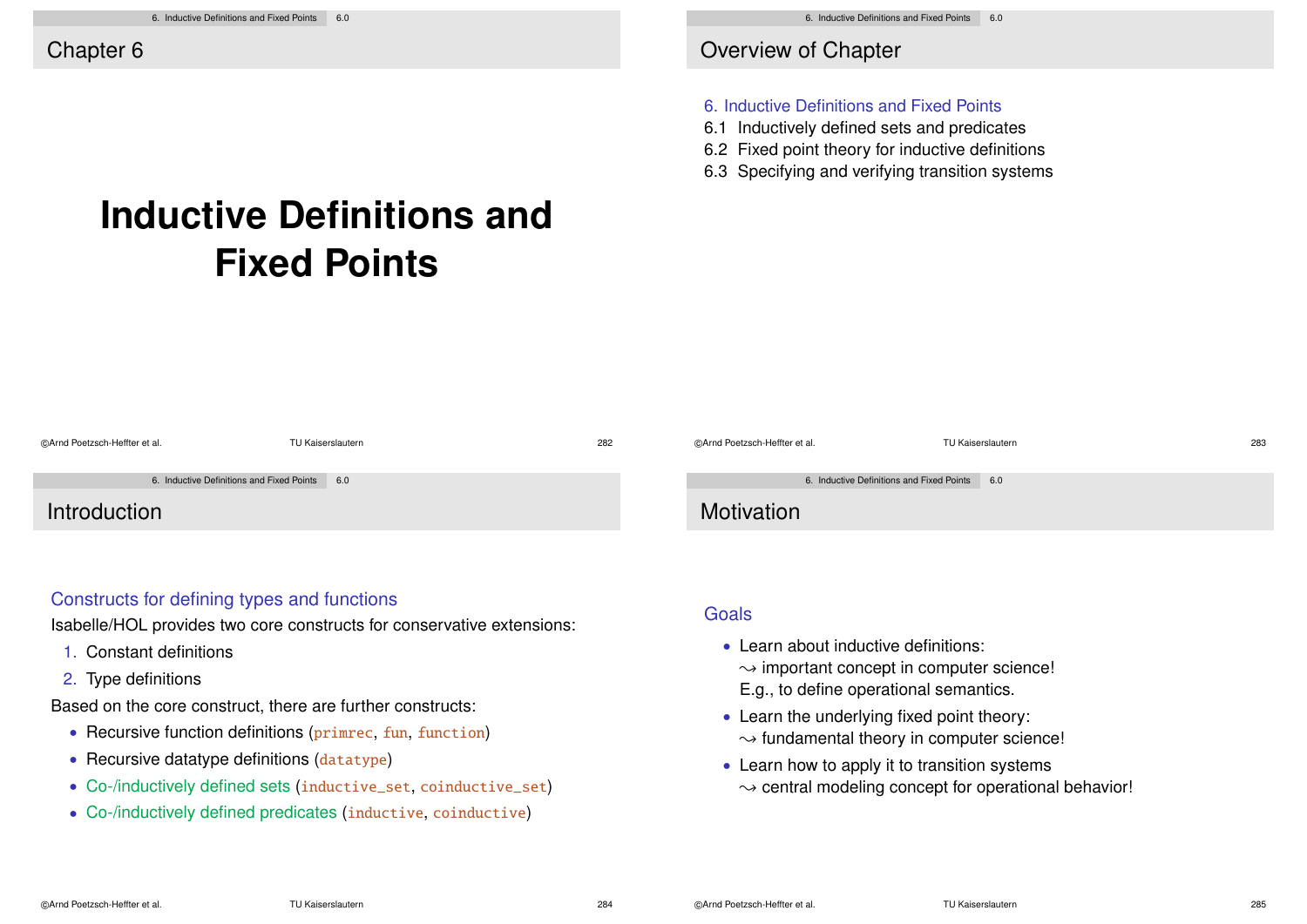**Inductively defined sets and predicates**

# Introductory example

Informally:

- 0 is even
- If n is even, so is  $n + 2$
- These are the only even numbers

In Isabelle/HOL:

```
-- The set of all even numbers
inductive set even :: "nat set" where
zero [intro!] "0 \in even" |<br>sten [intro!] "n \in even \implies\mathsf{in} \in \mathsf{even} \implies \mathsf{n} + 2 \in \mathsf{even}"
```

| @Arnd Poetzsch-Heffter et al.   | TU Kaiserslautern                                                                     | 286 | @Arnd Poetzsch-Heffter et al.            | TU Kaiserslautern                                                                     | 287 |
|---------------------------------|---------------------------------------------------------------------------------------|-----|------------------------------------------|---------------------------------------------------------------------------------------|-----|
|                                 | 6. Inductive Definitions and Fixed Points 6.1 Inductively defined sets and predicates |     |                                          | 6. Inductive Definitions and Fixed Points 6.1 Inductively defined sets and predicates |     |
| Format of inductive definitions |                                                                                       |     | Embedding inductive definitions into HOL |                                                                                       |     |

```
inductive set S :: "\tau set" where
\| \mathbb{T} \mid a_1 \in S: \ldots: a_n \in S: A_1: \ldots: A_k \| \implies a \in S''. . . |
```
#### where

- $A_1, \ldots, A_k$  are side conditions not involving S and
- a is a term build from  $a_1, \ldots, a_n$ .

The rules can be given names and attributes as seen in definition of even.

#### Conservative theory extension

From an inductive definition, Isabelle

- generates a definition using a fixed point operator and
- proves theorems about it that can be used as proof rules

The theory underlying the fixed point definition is explained in Subsect. 2.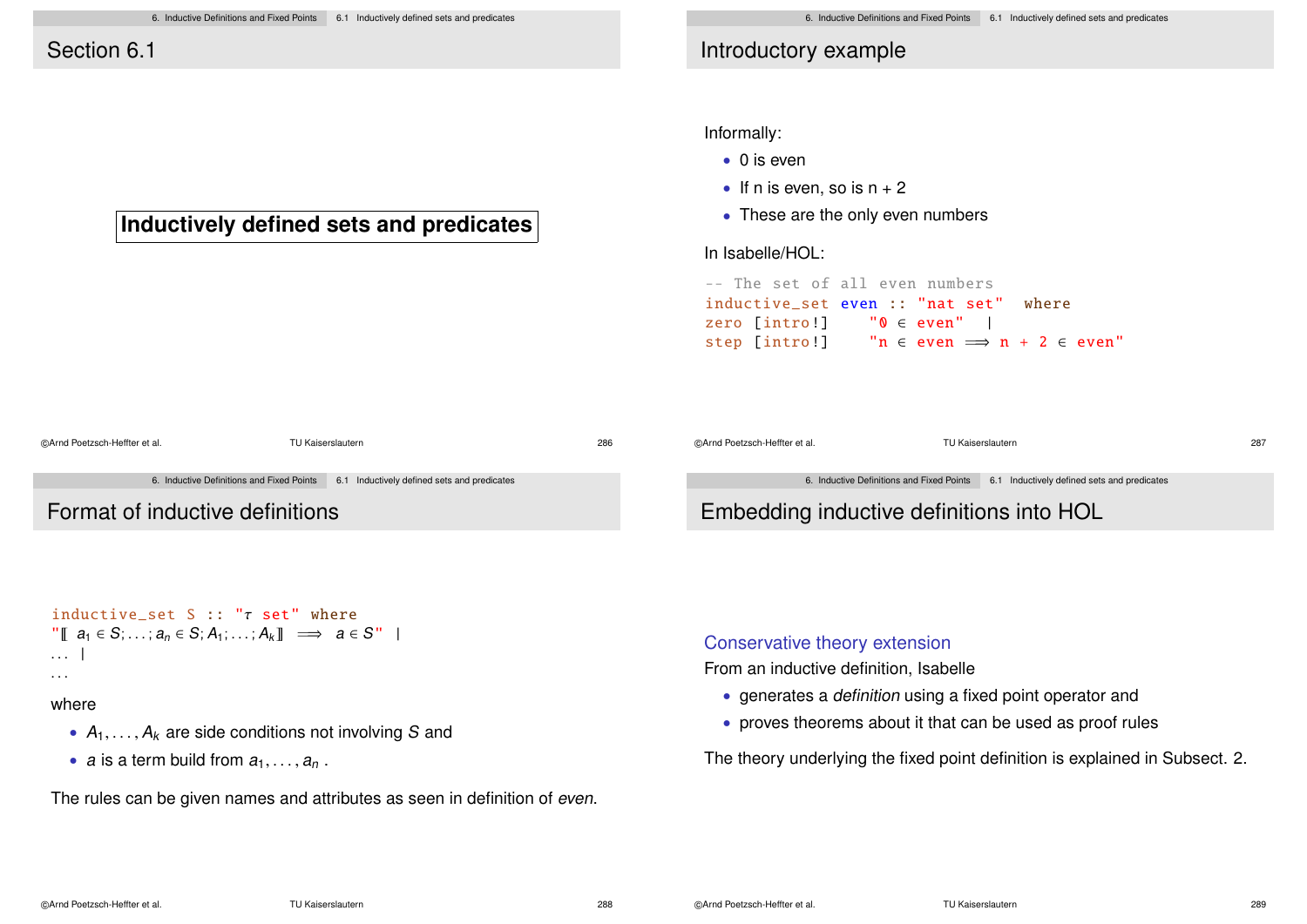# Generated rules

# Proving simple properties of inductive sets

#### Rules

Generated rules include

• the introduction rules of the definition, e.g.,

| $0 \in even$                       | (even. zero) |
|------------------------------------|--------------|
| $n \in even \implies n+2 \in even$ | (even. step) |

- an elimination rule for case analysis and
- an induction rule.

#### Example 1:

Lemma: 4 ∈ even Proof:  $0 \in even \implies 2 \in even \implies 4 \in even$ 

#### Discussion:

- Simple: Use even. zero and apply rule even. step finitely many times.
- Works because there is no free variable

| @Arnd Poetzsch-Heffter et al.               | TU Kaiserslautern                                                                     | 290 | @Arnd Poetzsch-Heffter et al. | TU Kaiserslautern                                                                     |  |
|---------------------------------------------|---------------------------------------------------------------------------------------|-----|-------------------------------|---------------------------------------------------------------------------------------|--|
| <b>Proving properties of inductive sets</b> | 6. Inductive Definitions and Fixed Points 6.1 Inductively defined sets and predicates |     | Rule induction for even       | 6. Inductive Definitions and Fixed Points 6.1 Inductively defined sets and predicates |  |

## Example 2:

Lemma:  $m \in even \implies \exists k. 2 * k = m$ 

Proof: Idea:

- For rules of the form  $a \in S$ : Show that property holds for a
- For rules of the form  $\llbracket a_1 \in S; \ldots; a_n \in S; \ldots \rrbracket \implies a_0 \in S$ : Show that assuming  $a_1 \in S$ ; ...;  $a_n \in S$ ; ... and property holds for terms  $a_1, \ldots, a_n$ , it holds for term  $a_0$

Applied to even, we have to show:

- $\exists k \, 2 * k = 0$ : trivial
- Assuming  $n \in$  even and  $\exists k. 2 * k = n$ , show  $\exists k. 2 * k = n + 2$ : simple arithmetic

To prove  $n \in even \implies P$  n by rule induction, one has to show:

- $\bullet$  P 0
- P  $n \implies P(n+2)$

Isabelle provides the rule even.induct:

$$
\llbracket n \in \text{even}; \ P \ 0; \bigwedge n. \ P \ n \Longrightarrow P(n+2) \rrbracket \Longrightarrow P \ n
$$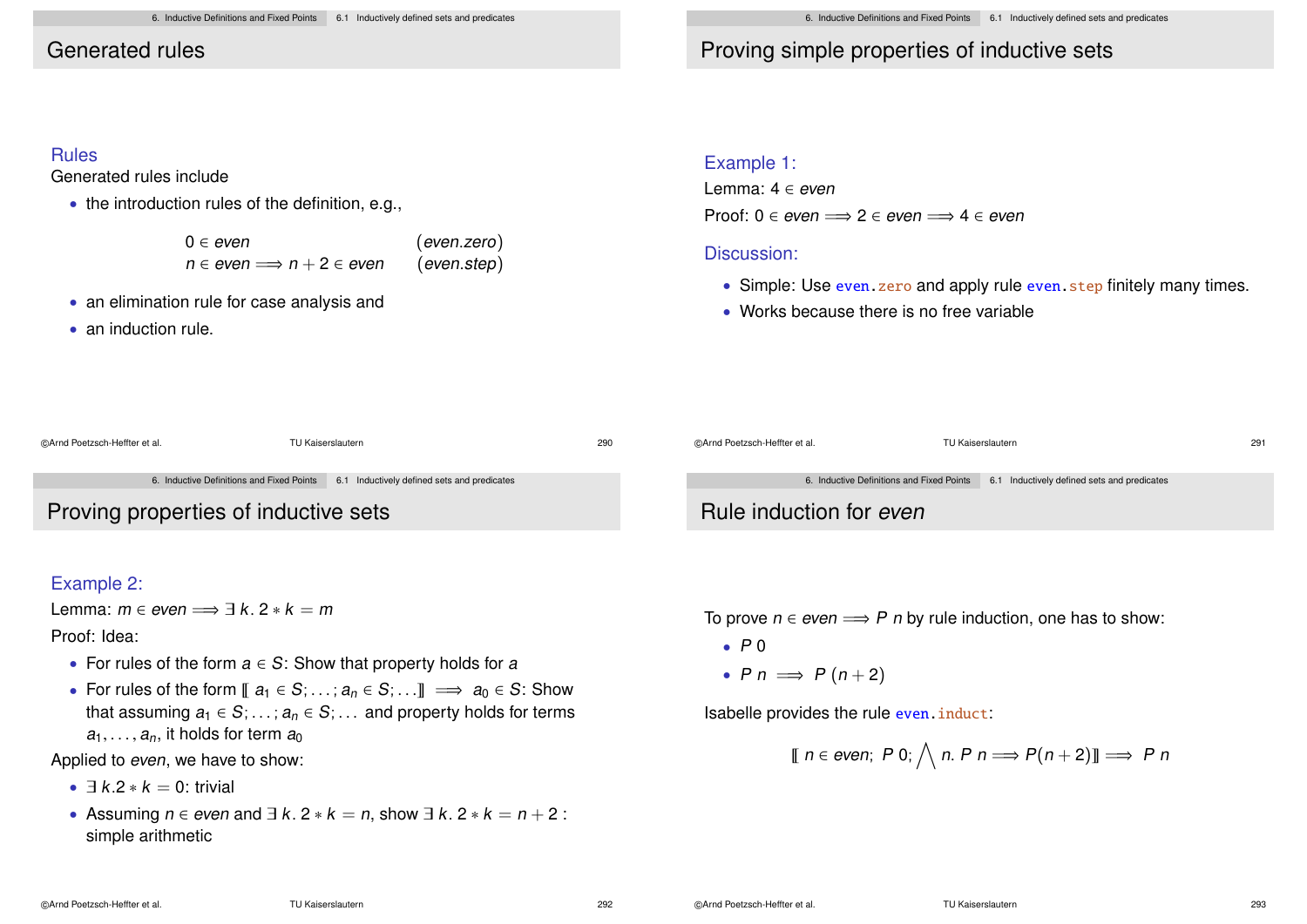6. Inductive Definitions and Fixed Points 6.1 Inductively defined sets and predicates

# Rule induction vs. natural/structural induction

# Remarks:

- Rule induction uses the induction steps of the inductive definition and not of the underlying datatype! It differs from natural/structural induction.
- In the context of partial recursive functions, a similar proof technique is often called computational or fixed point induction.

# Rule induction in general

Let S be an inductively defined set.

To prove  $x \in S \implies P x$  by rule induction on  $x \in S$ , we must prove for every rule:

 $\mathbb{T}a_1 \in S: \ldots: a_n \in S\mathbb{T} \implies a \in S$ 

that P is preserved:

$$
[\![P \ a_1; \ldots; P \ a_n]\!] \Longrightarrow P \ a
$$

In Isabelle/HOL: apply (induct rule: S.induct)

©Arnd Poetzsch-Heffter et al. TU Kaiserslautern 295

6. Inductive Definitions and Fixed Points 6.1 Inductively defined sets and predicates

# Further aspects

- Rule inversion and inductive cases (see IHT 7.1.5)
- Mutual inductive definitions (see IHT 7.1.6)
- Parameters in inductive definitions (see IHT 7.2)

6. Inductive Definitions and Fixed Points 6.1 Inductively defined sets and predicates

©Arnd Poetzsch-Heffter et al. TU Kaiserslautern 294

Inductive predicates

Isabelle/HOL also supports the inductive definition of predicates:

 $X \in S \longrightarrow S X$ 

## Example:

```
inductive even:: "nat \Rightarrow bool" where
"even 0" |
"even n \implies even (n+2)
```
# Comparison:

- predicate: simpler syntax
- set: direct usage of set operation, like ∪, etc.

Inductive predicates can be of type  $\tau_1 \Rightarrow \cdots \Rightarrow \tau_n \Rightarrow$  bool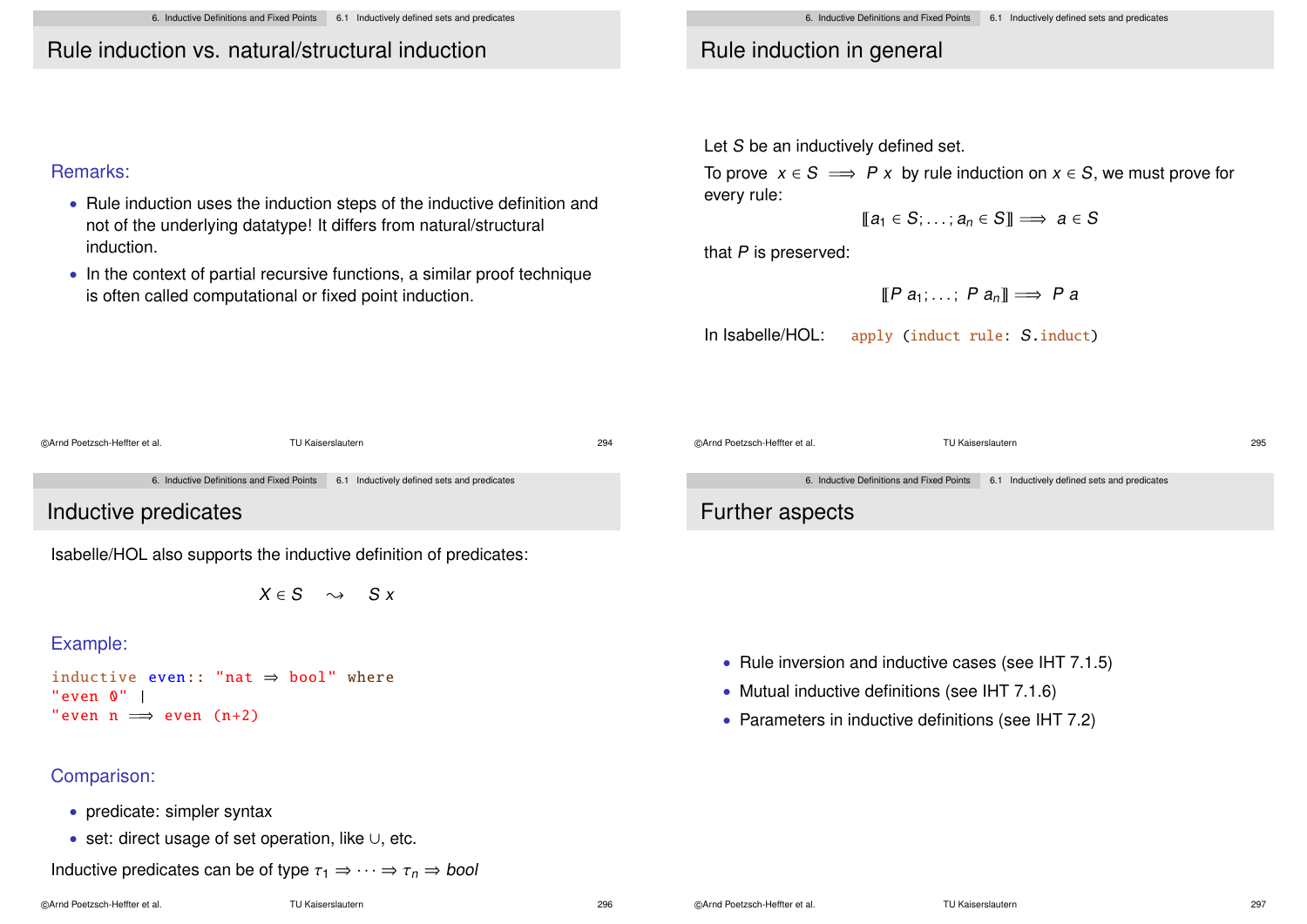# Section 6.2

# **Fixed point theory for inductive definitions**

| ©Arnd Poetzsch-Heffter et al. |                                           | TU Kaiserslautern                                | 298 |
|-------------------------------|-------------------------------------------|--------------------------------------------------|-----|
|                               | 6. Inductive Definitions and Fixed Points | 6.2 Fixed point theory for inductive definitions |     |
|                               |                                           |                                                  |     |

Illustrating the problems

## Problem of semantic interpretation:

We have to assign a set to any well-formed inductive definition.

#### Example:

Which set should be assigned to fooset:

```
inductive set fooset :: "nat set" where
 "n \epsilon fooset \implies n+1 \epsilon fooset"
```
#### Problem of derivational interpretation

The rules of the definition are too weak. E.g., we cannot prove:

 $3 \notin even$ 

# **Motivation**

## Introduction:

Inductive definitions can be considered as:

- Constant definition: define exactly one set (semantic interpretation)
- Axiom system: except all sets that satisfy the rules (axiomatic interpretation)
- Derivation system: show that an element is in a set by applying the rules (derivational interpretation)

Isabelle/HOL is based on the semantic interpretation. In addition, it allows to use the rules as part of the derivation system.

#### Remark

The interpretations have advantages and disadvantages/problems.

| ©Arnd Poetzsch-Heffter et al. | TU Kaiserslautern                         |                                                  | 299 |
|-------------------------------|-------------------------------------------|--------------------------------------------------|-----|
|                               | 6. Inductive Definitions and Fixed Points | 6.2 Fixed point theory for inductive definitions |     |

# "Looseness" of rules

#### Problem of axiomatic interpretation:

There are usually many sets satisfying the rules of an inductive definition.

#### Example:

The following set even2 satisfies the rules of even:

definition even2 :: "nat set" where "even2 = { n. n  $\neq$  1 }"

lemma "0 ∈ even2" lemma "n  $\in$  even2  $\implies$  n+2  $\in$  even2"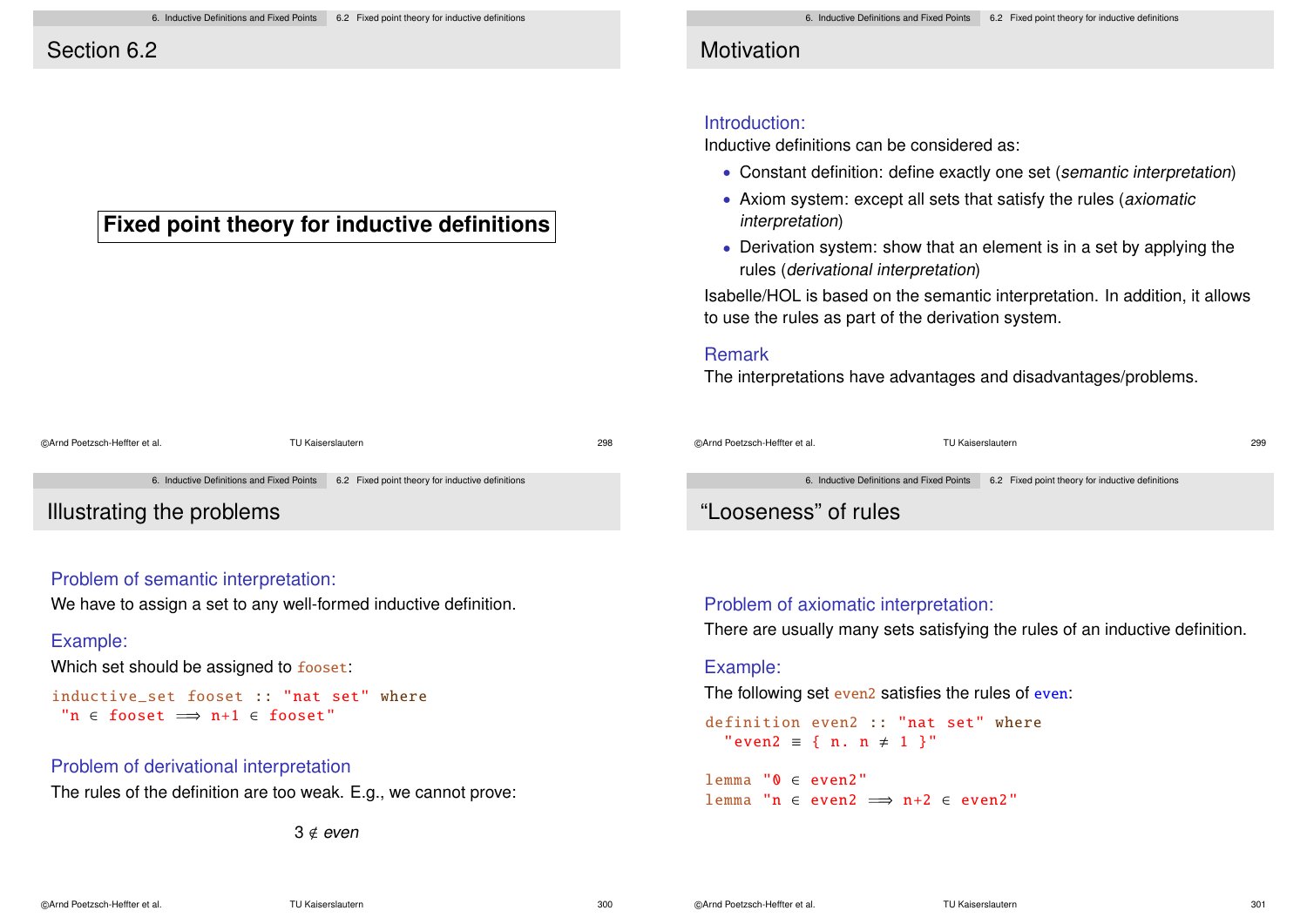# Semantics of inductive definition

# Definition

Let  $f: T \Rightarrow T$  be a function. A value x is called a fixed point of f if  $x = f x$ .

## Semantics approach for inductive definitions

#### Three steps:

- Transform inductive definition ID into "normalized form"
- "Extract" a fixed point equation for a function  $F_{ID}$  :: nat set  $\Rightarrow$  nat set
- Take the least fixed point

# Assumption

For every (well-formed) inductive definition, the least fixed point exists.

| @Arnd Poetzsch-Heffter et al. | TU Kaiserslautern | 302 |
|-------------------------------|-------------------|-----|
|                               |                   |     |

6. Inductive Definitions and Fixed Points 6.2 Fixed point theory for inductive definitions

# Fixed point equation and existence of fixed points

Fixed point equation for a "normalized" inductive definition:

 $F_S$  S = S

# Existence of fixed points:

Unique least and greatest fixed points exist if

- 1.  $F_S$  is monotone, i.e.,  $F_S S \subseteq S$  for all S.
- 2. Domain (and range) of  $F<sub>S</sub>$  is a complete lattice (Knaster-Tarski theorem)

Prerequisites are satisfied for inductive definitions, because

- 1. In inductive definitions, occurrence of  $x \in S$  must be *positive*, and this allows to prove monotonicity.
- 2. Set of sets are a complete lattice with ⊆ as ordering.

# Transformation to "normalized form"

A "normalized" inductive definition has exactly one implication of the form:

inductive set S :: "nat set" where  $\mathbb{P} \mathfrak{m} \in (F_S \ S) \implies \mathfrak{m} \in S$ "

## Example:

inductive set even :: "nat set" where  $"0 \in even"$  | "n  $\epsilon$  even  $\implies$  n+2  $\epsilon$  even"

#### has the normalized form:

```
inductive set even :: "nat set" where
           \mathbb{P} \mathfrak{m} \in \{ \mathfrak{m}. \mathfrak{m} = 0 \vee (\exists \mathfrak{n}. \mathfrak{n} \in \text{even} \wedge \mathfrak{m} = \mathfrak{n} + 2) \} \implies \mathfrak{m} \in \text{even}
```
That is, the function  $F_{even}$  is

```
F_{even} nset = {m. m=0 \vee (\existsn. n \in nset \wedge m=n+2)}
```
©Arnd Poetzsch-Heffter et al. TU Kaiserslautern 303

6. Inductive Definitions and Fixed Points 6.2 Fixed point theory for inductive definitions

# Supremum and infimum

## Definition (Supremum/infimum)

- Let  $(L, \leq)$  be partially ordered set and  $A \subseteq L$ .
	- Supremum:  $y \in L$  is called a *supremum* of A if y is an upper bound of A, i.e.,  $b \le y$  for all  $b \in A$  and

 $\forall y' \in L : ((y' \text{ upper bound of } A) \longrightarrow y \leq y')$ 

• Infimum: analogously defined, greatest lower bound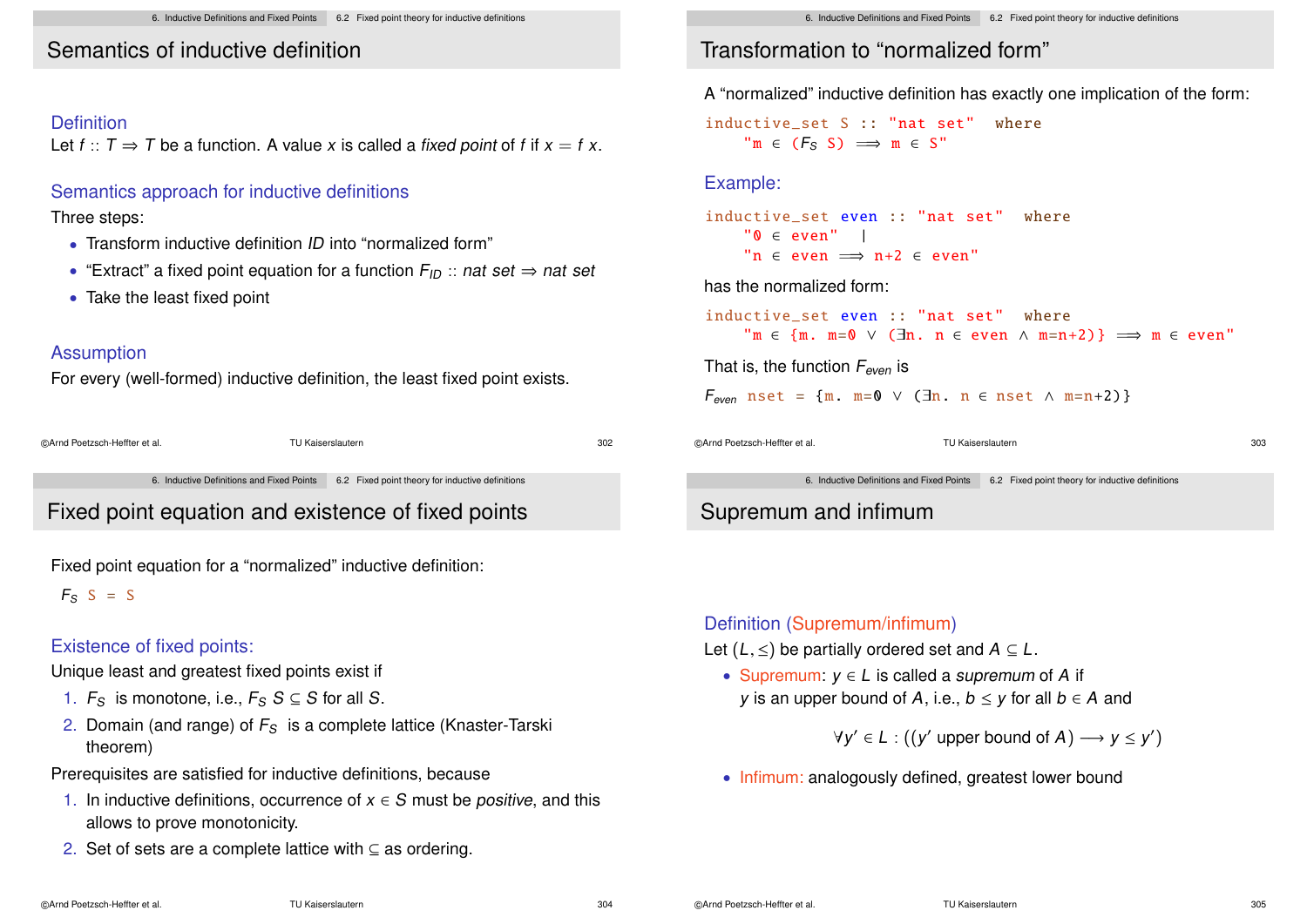# Complete lattices

#### Definition (Complete lattice)

A partially ordered set  $(L, \leq)$  is a complete lattice if every subset A of L has both an infimum (alo called the meet) and a supremum (also called the join) in L.

The meet is denoted by  $\wedge$   $\boldsymbol{A},$  the join by  $\vee$   $\boldsymbol{A}.$ 

#### Lemma

Complete lattices are non empty.

#### Lemma

Let  $P(S)$  be the power set of a set S.  $(\mathcal{P}(S), \subseteq)$  is a complete lattice.

| ©Arnd Poetzsch-Heffter et al. | TU Kaiserslautern | 306 |
|-------------------------------|-------------------|-----|
|                               |                   |     |

6. Inductive Definitions and Fixed Points 6.2 Fixed point theory for inductive definitions

# Proof of Knaster-Tarski Corollary

#### We prove:

The set of all fixed points P of F,  $P \subseteq L$ , has the following properties:

- 1.  $\forall P = \forall \{ y \in L \mid y \leq F(y) \}$
- 2.  $(\vee P) \in P$
- 3.  $\bigwedge P = \bigwedge \{ y \in L \mid F(y) \leq y \}$
- 4.  $(\wedge P) \in P$

That is,  $(\vee P)$  is the greatest and  $(\wedge P) \in P$  the least fixed point.

## Proof:

We show the first two properties. The proof of the third and forth property are analogous.

# Existence and structure of fixed points

# Theorem (Knaster-Tarski)

Let  $(L, \leq)$  be a complete lattice and let  $F : L \to L$  be a monotone function. Then the set of fixed points of F in L is also a complete lattice.

# Corollary (Knaster-Tarski)

F has a (unique) least and greatest fixed point.

©Arnd Poetzsch-Heffter et al. TU Kaiserslautern 307

6. Inductive Definitions and Fixed Points 6.2 Fixed point theory for inductive definitions

# Proof of Knaster-Tarski Corollary (2)

**Show:**  $\forall P = \forall \{ y \in L \mid y \leq F(y) \}$  and  $(\forall P) \in P$ 

Let  $D = \{ y \in L \mid y \leq F(y) \}$  and  $u = \sqrt{D}$ . We show:

 $u \in P$  and  $u = \bigvee P$ , i.e., u is the greatest fixed point of F.

For all  $x \in D$ , also  $F(x) \in D$ , because F is monotone and  $F(x) \leq F(F(x))$ .  $F(u)$  is an upper bound of D, because for  $x \in D$ ,  $x \le u$  and  $F(x) \le F(u)$ , i.e.,  $x \leq F(x) \leq F(u)$ .

As u is least upper bound,  $u \leq F(u)$ . Thus,  $u \in D$ .

As shown above,  $u \in D$  implies  $F(u) \in D$ , thus  $F(u) \leq u$ .

In summary,  $F(u) = u$ , i.e., u is a fixed point,  $u \in P$ .

Because  $P \subseteq D$ ,  $\forall P \leq \forall D$ , hence  $u \leq \forall P \leq u$ , i.e.,  $u = \forall P$ .